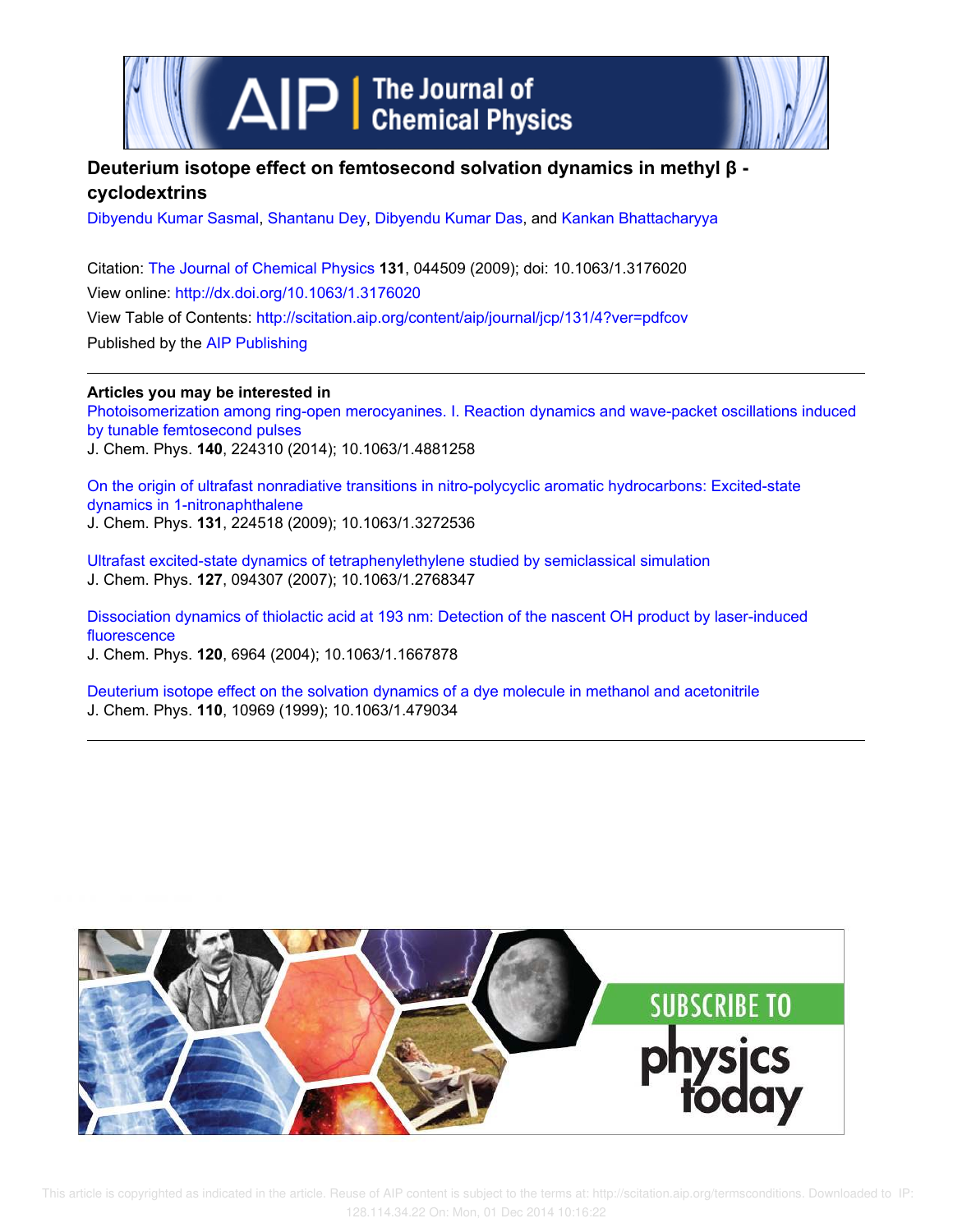## **Deuterium isotope effect on femtosecond solvation dynamics** in methyl  $\beta$ -cyclodextrins

Dibyendu Kumar Sasmal, Shantanu Dey, Dibyendu Kumar Das, and Kankan Bhattacharyya<sup>a)</sup> *Department of Physical Chemistry, Indian Association for the Cultivation of Science, Jadavpur, Kolkata 700 032, India*

Received 8 May 2009; accepted 20 June 2009; published online 24 July 2009-

Deuterium isotope effect on the solvation dynamics and fluorescence anisotropy decay of coumarin 153 (C153) bound to dimethyl  $\beta$ -cyclodextrin (DMB) and trimethyl  $\beta$ -cyclodextrin (TMB) is studied using femtosecond upconversion. In  $D_2O$ , there is a marked increase in the steady state emission quantum yield and fluorescence lifetime of C153 bound to DMB and TMB. This suggests strong coupling between C153 and  $D_2O$  inside the cyclodextrin cavity. In  $D_2O$ , average solvation time of C153 in DMB is about 1.7 times slower compared to that in water. For TMB in  $D_2O$ , solvation is 1.5 times slower. The deuterium isotope effect on solvation dynamics at long time arises mainly from the longer excited state lifetime. The longest components of solvation dynamics are ascribed to self-diffusion of C153 out of the cyclodextrin cavity. The nearly 1.5 times slower anisotropy decay of C153 bound to DMB and TMB in  $D_2O$  (compared to  $H_2O$ ) is attributed to higher viscosity of D<sub>2</sub>O. © 2009 American Institute of Physics. [DOI: 10.1063/1.3176020]

#### **I. INTRODUCTION**

In recent years, there are many reports on the dramatic slowing down of solvation dynamics of confined water molecules in a nanocavity. $1-40$  The ultraslow component of solvation dynamics in a nanocavity is slower by two to three orders of magnitude compared to the subpicosecond dynamics in bulk water. In general, the ultraslow component of confined water environment has been attributed to immobilization of water and interconversion of bound and free water. $30-40$  Golosov and Karplus<sup>41</sup> suggested that the slow solvation dynamics in an aqueous solution of a protein arises from the motion of the polar residues of a protein. Rodriguez *et al.*<sup>42</sup> carried out a detailed computer simulation on solvation dynamics in methylated  $\beta$ -cyclodextrin. They argued that the slow dynamics arises from the change in conformation of the hydroxyl groups of the cyclodextrin cavity. $42 \text{ In}$ this work, we report on deuterium isotope effect on solvation dynamics in methyl cyclodextrin.

The structure of  $D_2O$  has been extensively investigated by experiments<sup>43</sup> and theory.<sup>44</sup> Most recently, using x-ray diffraction, neutron diffraction, and computer simulation, Soper and Benmore<sup>43</sup> showed that the individual hydrogen (deuterium) bonds in  $D_2O$  is  $\sim 4\%$  longer (weaker) than those in  $H_2O$ . However, the number of hydrogen bonds a  $D_2O$  molecule makes (3.76) is larger than those (3.62) in  $H_2O^{43}$  This makes  $D_2O$  more structured than  $H_2O$ . As a result of this, hydrophobic effect is stronger in  $D_2O$  and the binding constant of an organic guest to cyclodextrin is larger in D<sub>2</sub>O compared to  $H_2O$ .<sup>45,46</sup>

Previously many groups have studied deuterium isotope effect on solvation dynamics in bulk water,  $47,48$  aqueous suspension of  $ZrO_2$  nanoparticle,<sup>47</sup> methanol,<sup>49,50</sup> micelle,<sup>51</sup> re-

Electronic mail: pckb@iacs.res.in. FAX: (91)-33-2473-2805.

verse micelle,  $52$  and anisotropy decay in water.  $53$  They showed that the solvation dynamics is  $\sim$ 25% slower in D<sub>2</sub>O compared to H<sub>2</sub>O. The dielectric relaxation of  $D_2O$  is  $\sim$ 25% slower compared to  $H_2O^{54}$  Nandi *et al.*<sup>55</sup> used a molecular hydrodynamic theory while Schwartz and Rossky<sup>56</sup> carried out a quantum nonadiabatic molecular dynamic simulations to explain the deuterium isotope effect on solvation dynamics. According to these theoretical studies, the ultrafast subpicosecond response of bulk water $55-59$  originates from strong solvent-solute coupling and the extended hydrogen bond network in bulk water. It is proposed that deuterium substitution slows down solvation dynamics by modifying the intermolecular libration frequencies.<sup>55,56</sup> Another consequence of deuteration is slowing down of the nonradiative transitions and consequent increase in the excited state lifetime. $56$  This is primarily due to the slower solvation in D2O which keeps the energy gap between the excited and ground state high for a longer time. $56$ 

There are three hydroxyl groups in  $\beta$ -cyclodextrin, an exposed primary (O6) group near the narrower rim and two secondary, sterically hindered ones (O2 and O3), located near the wider rim. In dimethyl  $\beta$ -cyclodextrin (DMB), the O6 and O2 are methylated while in trimethyl  $\beta$ -cyclodextrin (TMB), all the three hydroxyl groups are converted into methoxy group. Methylated cyclodextrins are far more soluble in water compared to unsubstituted cyclodextrins.<sup>60–62</sup> They are widely used in drug delivery<sup>60</sup> and to prevent misfolding of a protein. $61$  The solubility of a methylated cyclodextrin exhibits negative temperature coefficient, i.e., decreases with increase in temperature. $62$  If DMB is crystallized from an aqueous solution at a low temperature  $(18 °C)$ , a hydrated crystal with 15 water molecules of crystallization (DMB.15H<sub>2</sub>O) is obtained.<sup>62</sup> However, if a concentrated aqueous solution of DMB is heated (to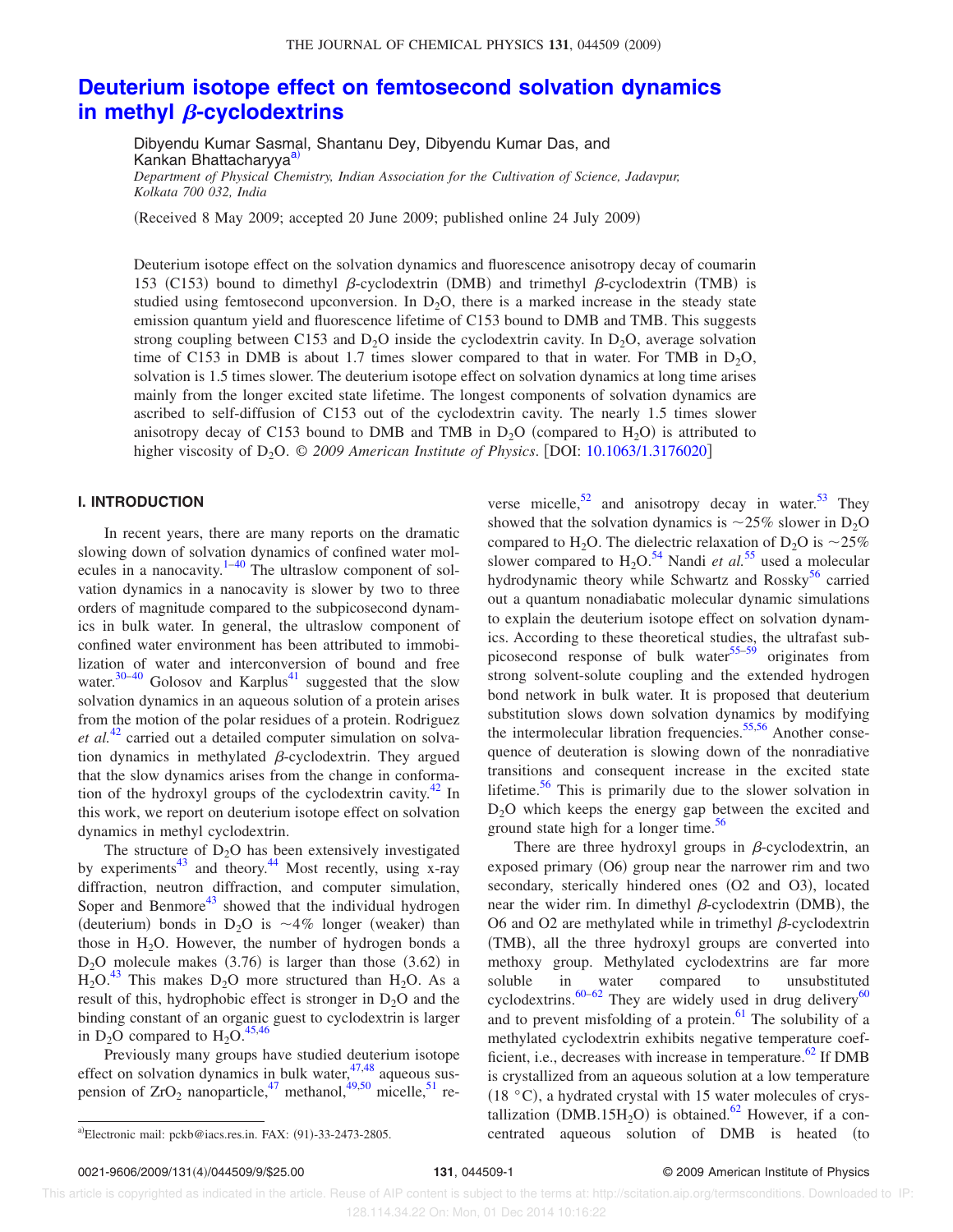

C<sub>153</sub>

SCHEME 1. Schematic representation of C153.

 $50^{\circ} - 70^{\circ}$ C) completely anhydrous DMB crystal is obtained.<sup>63–65</sup> According to computer simulation<sup> $42,62$ </sup> and X-ray crystallography<sup>63–65</sup> water molecules do not penetrate the cavity of the methylated cyclodextrins. Instead at low temperature, water molecules form a clathratelike structure around DMB and TMB. $62-65$ 

In this work, we investigate whether a guest molecule (coumarin 153, C153) bound to DMB and TMB are exposed to water molecules at low temperature  $(20 °C)$  and whether the solvation dynamics of C153 in DMB and TMB exhibit any deuterium isotope effect. We carried out the experiment at 20 °C where a lot of water molecules remain bound to DMB and TMB.<sup>62-65</sup>

#### **II. EXPERIMENTAL SECTION**

Coumarin 153 (C153, Exciton, Scheme 1), heptakis  $(2,3,6$ -tri-O-methyl)- $\beta$ -cyclodextrin (TMB, Fluka) and  $d$ imethyl- $\beta$ -cyclodextrin (DMB, Aldrich) were used as received. A small amount of C153 was added to double distilled water or  $D_2O$  and was sonicated for half an hour. After that the solution was allowed to stand for half an hour. Then the clear upper part of the solution was decanted and the decanted solution was used for our experiments. The steady state absorption and emission spectra were recorded in a Shimadzu UV-2401 spectrophotometer and a Spex FluoroMax-3 spectrofluorimeter, respectively.

Our femtosecond upconversion setup (FOG 100, CDP) is described earlier. $^{29}$  Briefly, in our femtosecond upconversion setup (FOG 100, CDP) the sample was excited at 405 nm using the second harmonic of a mode-locked Ti-sapphire laser (Tsunami, Spectra Physics), pumped by a 5 W Millennia (Spectra Physics). In order to generate second harmonic we used a nonlinear crystal  $(1 \text{ mm } \beta$ -Barium Borate BBO,  $\theta = 25^{\circ}$ ,  $\phi = 90^{\circ}$ ). The fluorescence emitted from the sample was upconverted in a nonlinear crystal (0.5 mm BBO,  $\theta$  $=38^{\circ}$ ,  $\phi = 90^{\circ}$ ) using the fundamental beam as a gate pulse. The upconverted light is dispersed in a monochromator and detected using photon counting electronics. A crosscorrelation function obtained using the Raman scattering from ethanol displayed a full width at half maximum (FWHM) of 350 fs. The femtosecond transients were fitted using a Gaussian shape for the exciting pulse.

To determine the picosecond components, the samples were excited at 405 nm using a picosecond diode laser (IBH nanoled) in an IBH Fluorocube apparatus. The emission was collected at a magic angle polarization using a Hamamatsu MCP photomultiplier (5000U-09). The time correlated single photon counting setup consists of an Ortec 9327 CFD and a Tennelec TC 863 TAC. The data is collected with a DAQ-1 MCA card as a multichannel analyzer. The typical FWHM of the system response using a liquid scatterer is about 90 ps. All experiments were done at 20 °C.

In order to fit the femtosecond transient, first we determined the long picosecond component by deconvolution of the picosecond decays fitted to be a biexponential function using IBH DAS 6 software). Then the long picosecond components were kept fixed to fit the femtosecond data. For the deconvolution and fitting of the femtosecond fluorescence transients we used IGOR PRO 6.04 software. Thus the femtosecond data revealed ultrafast components.

The time resolved emission spectra were constructed using the parameters of best fit to the fluorescence decays and the steady state emission spectrum following the procedure described by Maroncelli and Fleming.<sup>66</sup> The solvation dynamics is described by the decay of the solvent correlation function  $C(t)$ , defined as

$$
C(t) = \frac{\nu(t) - \nu(\infty)}{\nu(0) - \nu(\infty)},
$$
\n(1)

where  $\nu(0)$ ,  $\nu(t)$ , and  $\nu(\infty)$  are the emission maxima (frequencies) at time 0,  $t$ , and  $\infty$ , respectively. Note, a portion of solvation dynamics is missed even in our femtosecond set up of time resolution 350 fs. The amount of solvation missed is calculated using the Fee–Maroncelli procedure. $67$  The emission frequency at time zero,  $v_{em}^{p}(0)$  may be calculated using the absorption frequency  $(\nu_{\text{abs}}^{\text{p}})$  in a polar medium (i.e., C153 in cyclodextrin)  $as^{67}$ 

$$
\nu_{\rm em}^{\rm p}(0) = \nu_{\rm abs}^{\rm p} - (\nu_{\rm abs}^{\rm np} - \nu_{\rm em}^{\rm np}),\tag{2}
$$

where  $v_{em}^{np}$  and  $v_{abs}^{np}$  denote the steady state frequencies of emission and absorption, respectively, of the probe (C153) in a nonpolar solvent (cyclohexane).<sup>68</sup>

In order to study picosecond fluorescence anisotropy decay, the analyzer was rotated at regular intervals to get perpendicular  $(I_{\perp})$  and parallel  $(I_{\parallel})$  components  $(\lambda_{em})$  $=$  490 nm). Then the anisotropy function,  $r(t)$  was calculated using the formula

$$
r(t) = \frac{I_{\parallel}(t) - GI_{\perp}(t)}{I_{\parallel}(t) + 2GI_{\perp}(t)}.
$$
\n(3)

The *G* value of the picosecond set up was determined using a probe whose rotational relaxation is very fast, (e.g., C480) in methanol) and the  $G$  value was found to be 1.5.

#### **III. RESULTS**

#### **A. Steady state emission spectra**

In bulk water, emission intensity of C153 exhibits appreciable deuterium isotope effect. The emission quantum yield  $(\phi_f)$  of C153 in D<sub>2</sub>O is 0.21 which is about twofold larger than that<sup>68</sup> in H<sub>2</sub>O  $(\phi_f=0.12)$  (Fig. 1). The enhancement of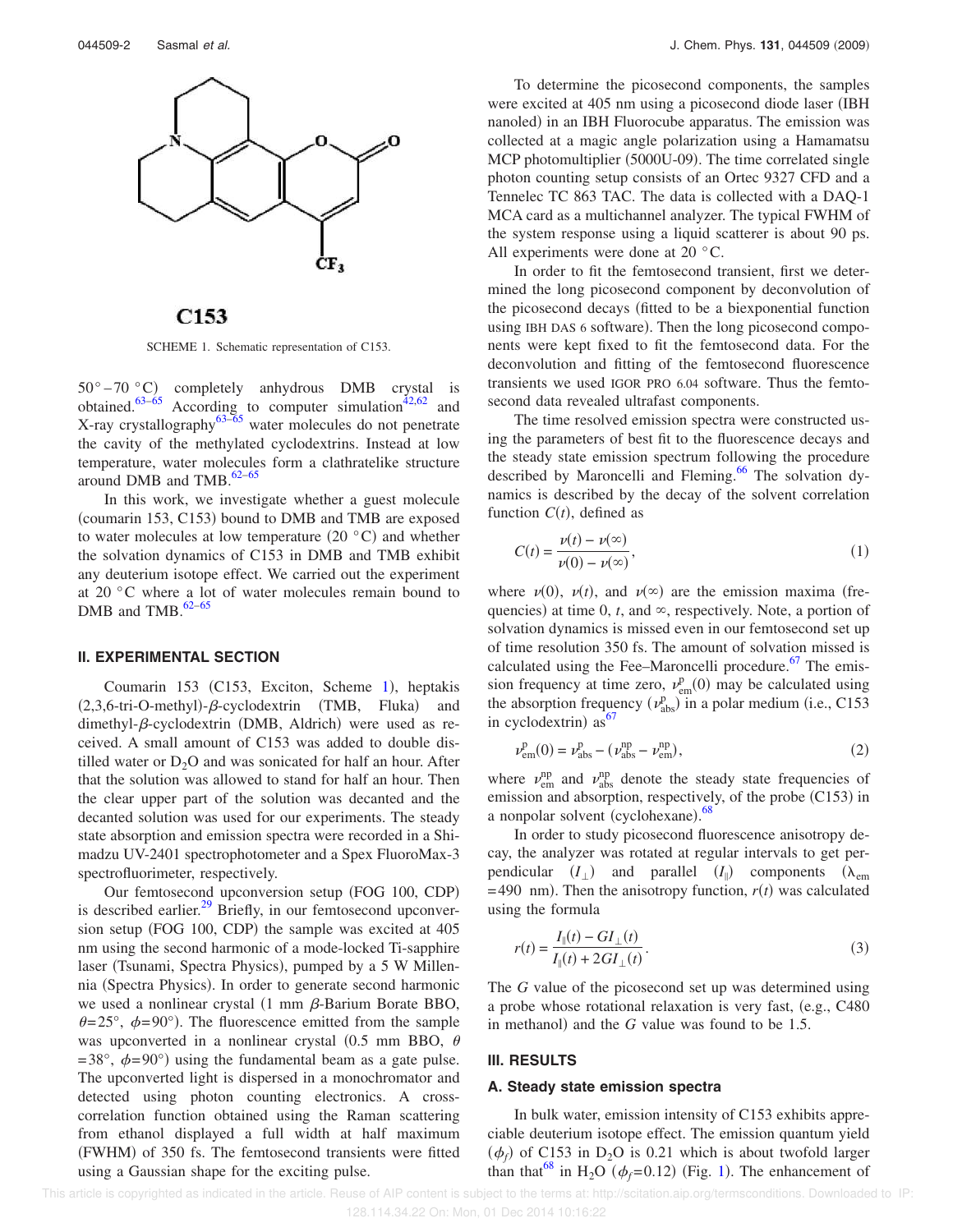

FIG. 1. Steady state absorption and emission spectra of C153 in  $H_2O$  and  $D_2O$ .

fluorescence may arise from deuterium isotope effect on the nonradiative decay and may be attributed to the lower frequency of the O-D stretch. $56$  The slowing down of nonradiative decay is also manifested in the increase in fluorescence lifetime of  $C153$  (to be discussed later).

Addition of 130 mM cyclodextrin to an aqueous solution of C153 results in a blue shift of the emission maximum from 549 nm in bulk  $D_2O$  (or  $H_2O$ ) to 525 and 522 nm, respectively, in DMB and TMB. The blueshift indicates a lower polarity and more hydrophobic nature of the cyclodextrin cavity compared to bulk  $D_2O(H_2O)$ . This effect is more



FIG. 2. Steady state emission spectra of C153 ( $\lambda_{ex}$ =405 nm) in (A) bulk  $D_2O$  (---), (B) 130 mM DMB in  $D_2O$  (----), and (C) 130 mM TMB in  $D<sub>2</sub>O$  (– .



FIG. 3. Plot of  $1/\Delta\phi$  vs 1/[TMB] for C153 in TMB-D<sub>2</sub>O.

prominent for TMB than that for DMB. This may be attributed to the absence of free hydroxyl groups in the former (TMB). The blue shift is accompanied by an increase in  $\phi_f$ from 0.21 in  $D_2O$  to 0.53 in TMB and 0.41 for DMB. Figure 2 shows the emission spectra of C153 in DMB and TMB in  $D_2O$  solutions.

The binding equilibrium of C153 to DMB and TMB involves both  $1:1$  and  $1:2$  (C153:CD) complexes. The  $1:1$ host-guest complex corresponds to the following equilibrium:<sup>29</sup>

$$
C153 + CD = [C153:CD]. \t(4)
$$

The equilibrium constant  $K_1$ , is determined from the double reciprocal plot of change in emission quantum yield  $(\Delta \phi)$ against CD concentration (Fig. 3). The value of  $K_1$  for 1:1  $(C153:CD)$  complex in D<sub>2</sub>O is found to be 250*M*<sup>-1</sup> and 1330*M*<sup>-1</sup>(Table I), respectively, for DMB and TMB. Note, the corresponding values of  $K_1$  for DMB and TMB in  $H_2O$ are 220*M*−1 and 1220*M*−1, respectively.<sup>29</sup> The slightly higher binding constant in  $D_2O$  compared to  $H_2O$  is consistent with the previous studies of binding of other guests to methylated  $cyclod$ extrins $45,46$  and may be attributed to more solvophobic nature of  $D_2O$ .<sup>43,44</sup>

At higher CD concentrations the slope of the plot (Fig. 3) changes presumably because of the formation of 1:2 complexes  $[C153:(CD)<sub>2</sub>]$ .

 $K<sub>2</sub>$ 

$$
C153 + 2CD = [C153:(CD)_2].
$$
 (5)

If  $\phi_0$ ,  $\phi_1$ , and  $\phi_2$  denote emission quantum yields of the solutions containing free C153, 1:1 [C153:CD] complex and 1:2  $[C153:(CD)<sub>2</sub>]$  complex, the observed emission quantum yield  $\phi$  is given by

$$
\phi = \frac{\phi_0 + \phi_1 K_1 [CD] + \phi_2 K_2 [CD]^2}{1 + K_1 [CD] + K_2 [CD]^2}.
$$
\n(6)

The values of  $\phi_1$ ,  $\phi_2$ , and  $K_2$  were obtained from a nonlinear least square fitting of the plot of  $\phi_f$  against [CD] (Fig. 4). The value of  $K_2$  for the 1:2  $\left[$ C153: $\left($ CD $\right)_2\right]$  com-

 This article is copyrighted as indicated in the article. Reuse of AIP content is subject to the terms at: http://scitation.aip.org/termsconditions. Downloaded to IP: 128.114.34.22 On: Mon, 01 Dec 2014 10:16:22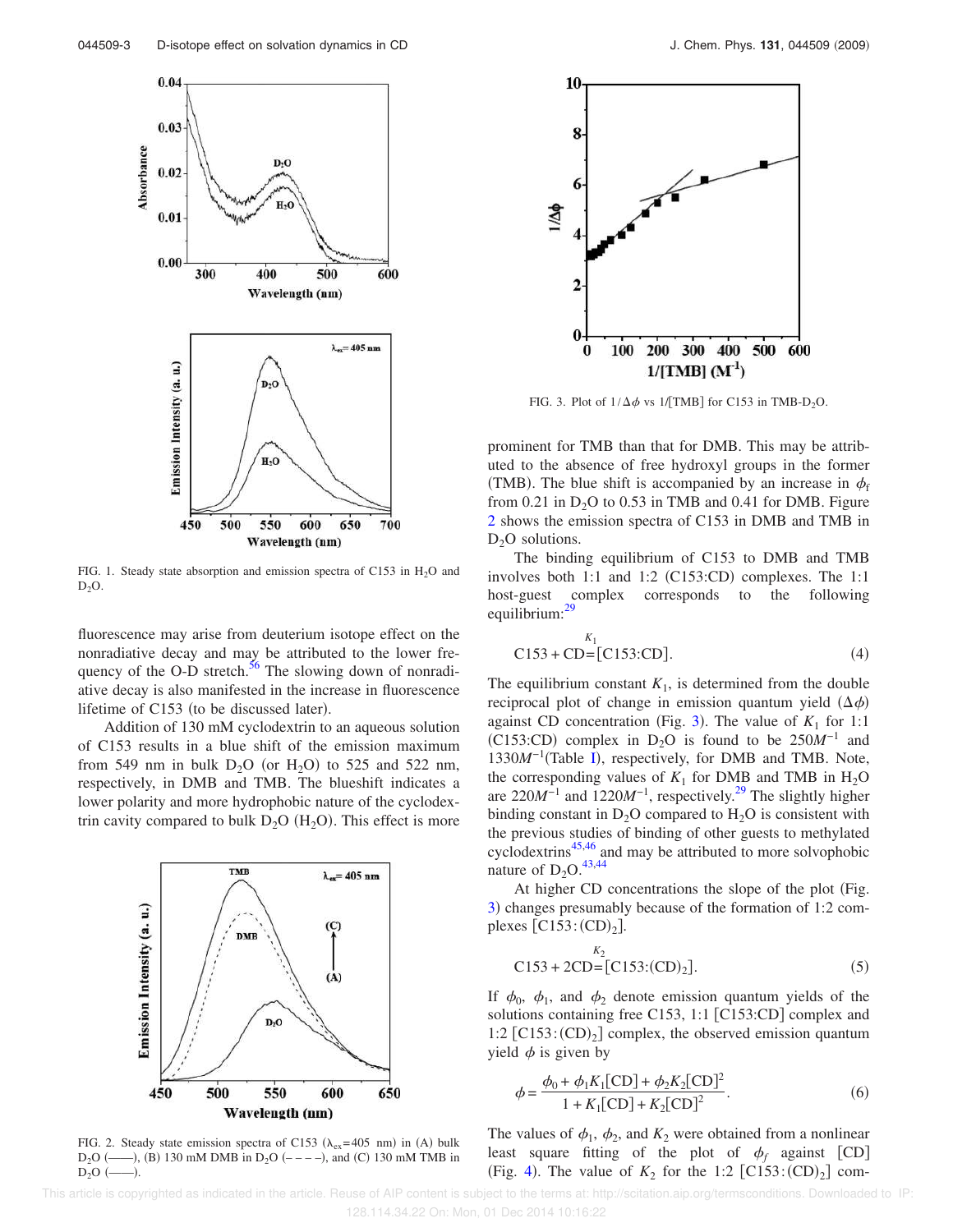TABLE I. Binding constants, emission quantum yield, and relative contribution of 1:1 and 1:2 complexes for C153 in 130 mM DMB and TMB in  $D_2O$  and  $H_2O$ .

|                                              |                  | <b>DMB</b>       | <b>TMB</b>       |                  |
|----------------------------------------------|------------------|------------------|------------------|------------------|
|                                              | D <sub>2</sub> O | H <sub>2</sub> O | D <sub>2</sub> O | H <sub>2</sub> O |
| $K_1^a (M^{-1})$                             | 250              | 220              | 1330             | 1220             |
| $K_2^a (M^{-2})$                             | 3640             | 3350             | 40 100           | 38 500           |
| $\phi_1^{\ a}$                               | 0.38             | 0.23             | 0.42             | 0.26             |
| $\phi_2^{\ a}$                               | 0.42             | 0.33             | 0.57             | 0.35             |
| Amt. of free probe <sup>a</sup>              |                  |                  | 0.12             | 0.1              |
| Amt. of probe in 1:1 complex(%) <sup>a</sup> | 33               | 33               | 20               | 19.6             |
| Amt. of probe in 1:2 complex(%) <sup>a</sup> | 66               | 66               | 80               | 80.3             |

plexes is determined to be 3,640*M*−2 and 40,100*M*−2 for DMB and TMB in  $D_2O$ , respectively (Table I). The corresponding values of  $K_2$  in H<sub>2</sub>O are 3,350*M*<sup>-2</sup> and 38,500*M*<sup>-2</sup>, respectively, for DMB and TMB.<sup>29</sup> It may be noted that the magnitude of  $K_2$  in D<sub>2</sub>O is also higher than that in H<sub>2</sub>O for both DMB and TMB.

For a given concentration of CD, the contribution of the probe  $(C153)$  in free, 1:1 and 1:2 complexes may be calculated as described earlier.<sup>29</sup> For 130 mM DMB in  $D_2O$ , 66% of the probe C153 remain bound to DMB as 1:2 complex, 33% in 1:1 complex and only 1% remains free in bulk  $D_2O$ . For TMB, 80% of the probe C153 are present in form of 1:2 complex, 20% as 1:1 complex and only  $\sim 0.1\%$  remain free in  $D_2O$  (Table I).

#### **B. Fluorescence anisotropy decay**

In bulk water, C153 exhibits a fast anisotropy decay  $(\tau_R \sim 100 \text{ ps})$ .<sup>69</sup> On binding to 130 mM TMB and DMB the anisotropy decay of C153 becomes substantially slower. The slow anisotropy decay may be attributed to the large size of the cyclodextrin-C153 host-guest complex. Figures  $5(a)$  and  $5(b)$  show the fluorescence anisotropy decays of C153 bound



FIG. 4. Plot of emission quantum yield  $(\phi)$  of C153 vs [CD] in D<sub>2</sub>O with varying concentration of the CD's (a) DMB  $(\blacksquare)$  and (b) TMB  $(\bigcirc)$ . The points represent experimental values and the solid line represents the non linear least square fit corresponding to Eq.  $(6)$ .

to DMB and TMB in  $H_2O$  and  $D_2O$  solution, respectively.

For 130 mM DMB in  $D_2O$ , the faster component of anisotropy decay of C153 is  $\sim$  1450 ps (28%) and the slower component is  $3600 \text{ ps } (72\%)$  with an average rotational time  $(\langle \tau_R \rangle)$  3000 ps (Table II). It may be recalled<sup>29</sup> that in H<sub>2</sub>O, C153 bound to DMB displays two components (1150 and 2700 ps) with an average rotational time 2200 ps. This clearly indicates that the anisotropy decay of C153 bound to DMB is 1.4 times slower in  $D_2O$  compared to that in water.

For C153 bound to TMB, the faster component of anisotropy decay in  $D_2O$  is 1000 ps and the slower component 3150 ps (Table II). In  $H_2O$ , the corresponding components are 1000 and 2500 ps.<sup>29</sup> The average rotational time of C153 bound to TMB in  $D_2O$  ( $\langle \tau_R \rangle = 2800$  ps) is 1.3 times slower than that in H<sub>2</sub>O ( $\langle \tau_R \rangle$ =2200 ps).



FIG. 5. Fluorescence anisotropy decay of C153 ( $\lambda_{ex}$ =405 nm) along with the fitted curve in (A) 130 mM DMB in  $D_2O$  and (B) 130 mM TMB in  $D_2O$ at 490 nm.

 This article is copyrighted as indicated in the article. Reuse of AIP content is subject to the terms at: http://scitation.aip.org/termsconditions. Downloaded to IP: 128.114.34.22 On: Mon, 01 Dec 2014 10:16:22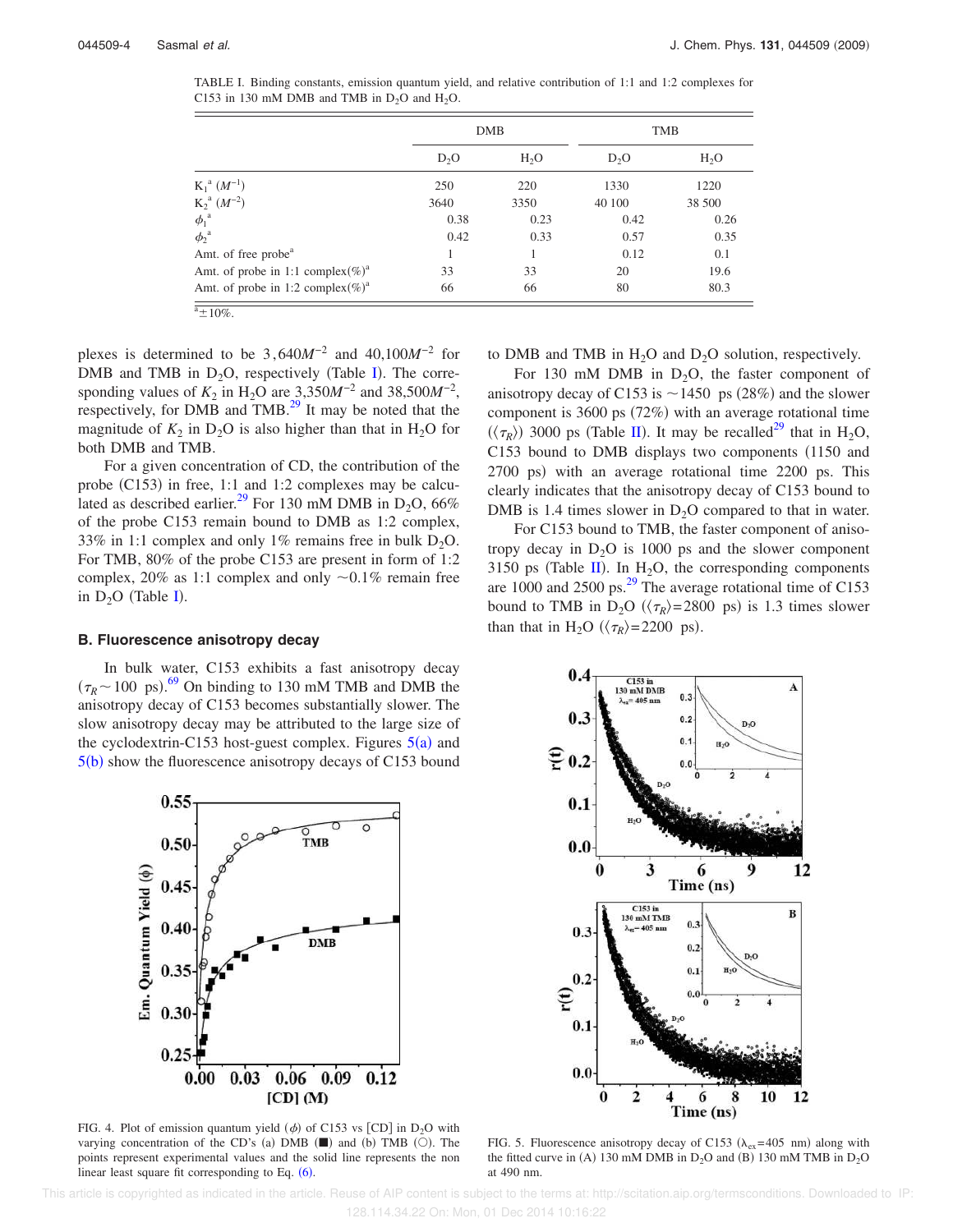TABLE II. Anisotropy decay parameters of C153 in 130 mM DMB and TMB in D<sub>2</sub>O and H<sub>2</sub>O at  $\lambda_{ex}$  =405 nm.

|            |                  |       | Decay parameters of $r(t)$               |                                      |                                                            |                                           |                                           |
|------------|------------------|-------|------------------------------------------|--------------------------------------|------------------------------------------------------------|-------------------------------------------|-------------------------------------------|
| System     |                  | $r_0$ | $\tau_{\text{fast}}$<br>$(ps)$ $(afast)$ | $\tau_{slow}$<br>$(ps)$ $(a_{slow})$ | $\left(\tau_{\rm rot}\right)^{\rm b}$<br>(p <sub>S</sub> ) | Hydrodynamic<br>diameter $(1:1)^c$<br>(A) | Hydrodynamic<br>diameter $(1:2)^c$<br>(Ă) |
| $C153-DMB$ | D <sub>2</sub> O | 0.36  | 1450(0.28)                               | 3600 (0.72)                          | 3000                                                       |                                           | 22                                        |
|            | $H_2O$           | 0.35  | 1150(0.33)                               | 2700 (0.67)                          | 2200                                                       | 17                                        | 23                                        |
| $C153-TMB$ | D <sub>2</sub> O | 0.35  | 1000(0.16)                               | 3150 (0.84)                          | 2800                                                       | 15                                        | 22                                        |
|            | H <sub>2</sub> O | 0.34  | 1000(0.20)                               | 2500(0.80)                           | 2200                                                       | 16                                        | 22                                        |

 $a + 10\%$ .

 $\sigma_{\text{rot}} = a_{\text{fast}} \tau_{\text{fast}} + a_{\text{slow}} \tau_{\text{slow}}.$ 

 $\mathrm{c}_{\pm 1}$  Å.

The biexponential anisotropy decay of C153 bound to DMB and TMB may originate from the 1:1 and 1:2 complexes. The faster component may be ascribed to the smaller 1:1 complex and slower to the larger 1:2 complexes. From the time constant of anisotropy decay  $(\tau_R)$  hydrodynamic radius  $(r_h)$  may be evaluated from the following relation:

$$
\tau_R = \frac{4\pi\eta r_h^3}{3KT}.\tag{7}
$$

The slower rotation of C153 bound to DMB and TMB in  $D_2O$  compared to  $H_2O$  may be ascribed to nearly 25% times higher viscosity in  $D_2O$  compared to  $H_2O$ . Using the viscosity of 130 mM DMB in  $D_2O$  at 20 °C (~2.2 mPa s) and the faster component of anisotropy decay, the hydrodynamic radius  $(r_h)$  for 1:1 complex is estimated to be 8.5 Å for DMB (Table II). This corresponds to a length  $(2r_h)$  of  $17 \pm 1$  Å. Since the height of the DMB cavity is 11 Å, the 17 Å length of the 1:1 complex suggests that a portion  $(6 \text{ Å})$  of the probe is projected out of the cavity. For 130 mM TMB in  $D_2O$ , the viscosity is found to be similar to that of 130 mM DMB and the hydrodynamic diameter is determined to be  $\sim$ 15 Å (Table II) which implies that  $\sim$  4 Å of the probe (C153) is projected out of the cavity.

From the slower component of anisotropy decay (3600) ps for DMB and 3150 ps for TMB) the hydrodynamic radius  $(r_h)$  of the 1:2 complex for both DMB and TMB are determined to be  $\sim$ 11 Å corresponding to a diameter  $(2r_h)$  of  $\sim$ 22 Å. This is roughly equal to the sum of the height of two cavities joined together.

In summary, the slower anisotropy decay of C153-



FIG. 6. Picosecond decay of C153 ( $\lambda_{ex}$ =405 nm) in (A) 130 mM DMB and (B) 130 mM TMB at  $\lambda_{em}$ =620 nm in both D<sub>2</sub>O and H<sub>2</sub>O.

cyclodextrin complex in  $D_2O$  is due to  $\sim$ 25% higher viscosity of  $D_2O$ . The sizes of the 1:1 and 1:2 (C153: CD) complexes in  $D_2O$  are similar to those<sup>29</sup> in H<sub>2</sub>O.

### **C. Solvation dynamics of C153 bound to DMB and TMB in D2O**

The fluorescence decay of C153 exhibits strong isotope effect. Figure 6 shows the fluorescence decays of C153 in 130 mM DMB and TMB for H<sub>2</sub>O and D<sub>2</sub>O at  $\lambda_{em}$ =620 nm. The fluorescence decays of C153 bound to the cyclodextrin is longer in  $D_2O$  than those in  $H_2O$ . For C153 bound to DMB, the longest component of decay  $(\sim 6 \text{ ns})$  in  $D_2O$  is longer than that in H<sub>2</sub>O ( $\sim$  4.5 ns). The longer excited state decay (lifetime) of C153 bound to cyclodextrin in  $D_2O$  indicates retardation of the nonradiative process.<sup>56</sup> This is consistent with the increase in steady state emission quantum yield. This implies strong solvent (water)-solute coupling between C153 and  $H_2O$  (or  $D_2O$ ) inside or near the cyclodextrin cavity.

The picosecond and femtosecond fluorescence transients of C153 in 130 mM DMB and TMB in  $D_2O$  are shown in Figs. 7 and 8. The emission transient of C153 exhibits a rise at the red end and decay at the blue end of the spectrum. This is a clear signature of solvation dynamics. For C153 bound to DMB in  $D_2O$ , the long rise time (650 ps) at the red end  $(\lambda_{em} = 600 \text{ nm})$  of the fluorescence decay is longer than that  $(550 \text{ ps})$  in H<sub>2</sub>O. Similarly, for C153 bound to TMB, the rise time in  $D_2O$  is longer than that in  $H_2O$ . The longer rise times indicate slower solvation of confined  $D_2O$  compared to confined  $H_2O$ .



FIG. 7. Picosecond decay of C153 ( $\lambda_{ex}$ =405 nm) in (A) 130 mM DMB in  $D_2$ O and (B) 130 mM TMB in  $D_2$ O at  $\lambda_{em} = (i)$  460 nm, (ii) 520 nm, and (iii) 600 nm.

 This article is copyrighted as indicated in the article. Reuse of AIP content is subject to the terms at: http://scitation.aip.org/termsconditions. Downloaded to IP: 128.114.34.22 On: Mon, 01 Dec 2014 10:16:22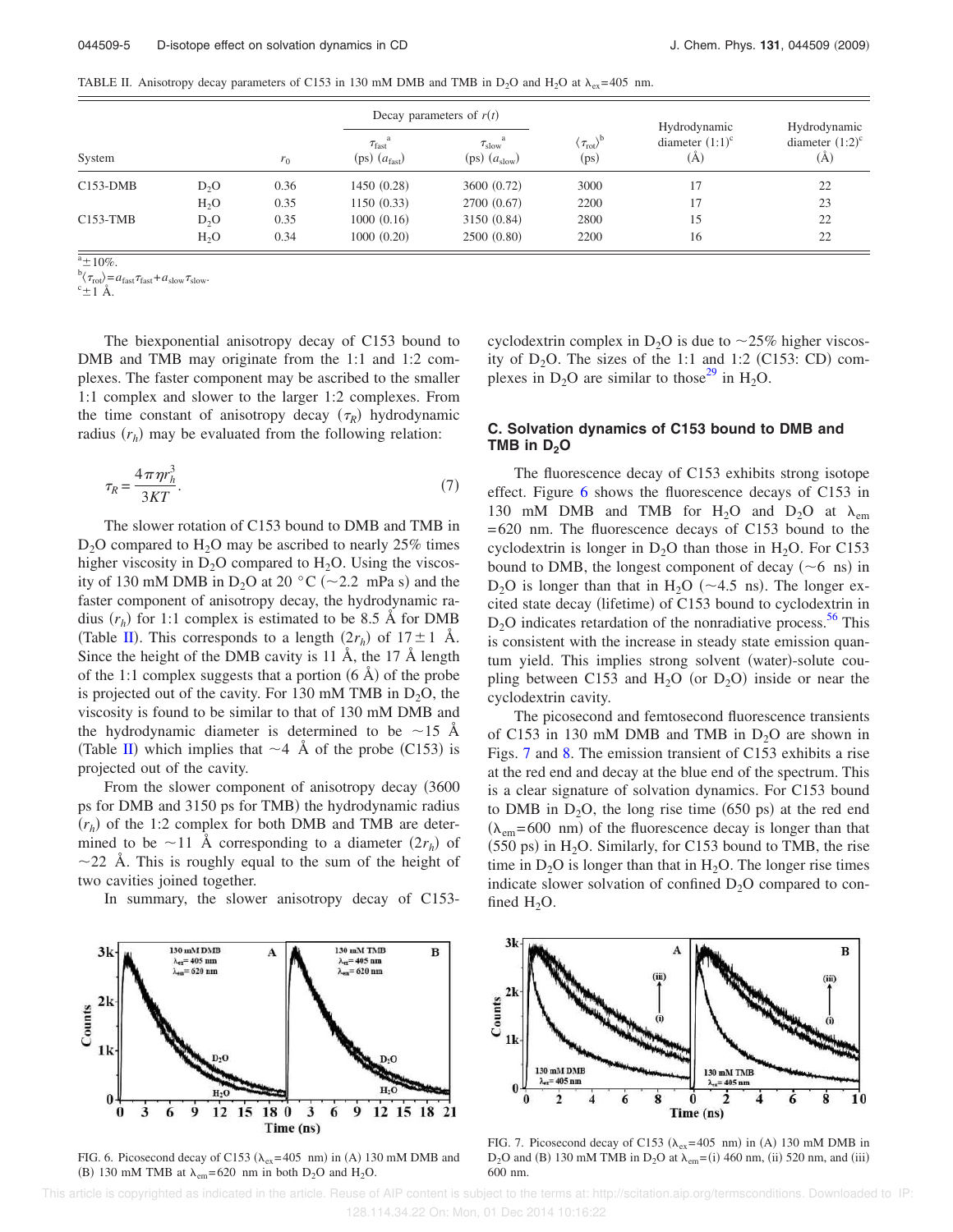

FIG. 8. Femtosecond fluorescence transient of C153 ( $\lambda_{ex}$ =405 nm) in the presence of 130 mM DMB in  $D_2O [(A)-(C)]$  and in the presence of 130 mM TMB in D<sub>2</sub>O [(D)–(F)];  $\lambda_{em}$  at 600 nm [(A) and (D)], 520 nm [(B) and (E)], and 460 nm  $[(C)$  and  $(F)]$ .

Figure 9 shows the decay of  $v(t)$  versus time *(t)* for C153 bound to DMB (and TMB) in both  $D_2O$  and  $H_2O$ . Figures 10 and 11 shows the decay of solvent response function,  $C(t)$  for C153 bound to DMB (and TMB). Table III summaries the decay parameters of  $C(t)$  for C153 in DMB (and TMB) and the dynamic solvent shift (DSS).

Using the Fee–Maroncelli method $67$  and cyclohexane as the nonpolar solvent, it is calculated that for C153 bound to DMB in  $H_2O$ , 43% of the solvation dynamics was missed in our femtosecond setup. There are three components—2.4 ps  $(15%)$  50 ps  $(17%)$ , 1450 ps  $(25%)$  with average solvation time  $(\langle \tau_{\rm S} \rangle)$  375 ps. In D<sub>2</sub>O, for C153 bound to DMB, 30% of the solvation dynamics was missed in our setup. In this case, decay of  $C(t)$  exhibits three components—3.5 ps (19%), 150 ps (20%), 2000 ps (31%) with  $\langle \tau_s \rangle$  = 650 ps (Table III). This shows that for C153 bound to DMB the solvation dynamics in  $D_2O$  is 1.7 times slower compared to that in  $H_2O$ . The total Stokes shift (DSS) for DMB in  $D_2O$  is found to be 525 cm<sup>-1</sup> which is larger than that  $(375 \text{ cm}^{-1})$  in H<sub>2</sub>O.

For C153 bound to TMB in  $H<sub>2</sub>O$ , 30% of the solvation dynamics was missed in our femtosecond setup. In this case, the decay of  $C(t)$  exhibits three components—10 ps  $(25\%)$ , 240 ps (15%), 2450 ps (30%) with  $\langle \tau_s \rangle$ =750 ps. In D<sub>2</sub>O, 20% of the solvation dynamics was missed and the decay components are 15 ps (34%), 300 ps (8%), 3000 ps (38%), and  $\langle \tau_s \rangle$  = 1150 ps. This shows that for C153 bound to TMB the solvation dynamics in  $D_2O$  is 1.5 times slower compared to that in  $H_2O$ . The total Stokes shift for C153 bound to TMB in  $D_2O$  (750 cm<sup>-1</sup>, Table III) is larger than that  $(650 \text{ cm}^{-1})$  in H<sub>2</sub>O.



FIG. 9. Decay of  $v(t)$  vs time (*t*) for C153 ( $\lambda_{ex}$ =405 nm) bound to (A) 130 mM DMB and (B) 130 mM TMB in H<sub>2</sub>O ( $\triangle$ ) and in D<sub>2</sub>O ( $\circ$ ). The points denote the actual values of  $v(t)$  and the solid line denotes the best fit to an exponential decay. Initial parts of the decays of  $v(t)$  are shown in the inset.

We have studied the solvation dynamics of C480 in bulk  $H<sub>2</sub>O$  and  $D<sub>2</sub>O$  in our femtosecond upconversion set up. We obtained a very small  $(2\% \text{ in } H_2O \text{ and } 4\% \text{ in } D_2O)$  fast component 150 fs (0.15 ps) in  $D_2O$  and 200 fs in water and 2 ps (17% in H<sub>2</sub>O and 25% in D<sub>2</sub>O).<sup>70</sup>

#### **IV. DISCUSSION**

The marked deuterium isotope effect on C153 bound to cyclodextrin may be summarized as follows. First, the nonradiative decay of C153 bound to methylated cyclodextrin (DMB and TMB) is retarded (as shown by the increase in  $\phi_f$ and  $\tau_f$ ). Second, the binding constants of C153 to both the cyclodextrins are found to be higher in  $D_2O$  compared to  $H<sub>2</sub>O$ . Third, the solvation dynamics inside the cyclodextrin cavity is slowed down in  $D_2O$  compared to  $H_2O$ . Fourth, there is considerable difference in solvation dynamics between DMB and TMB (in both  $D_2O$  and  $H_2O$ ). Fifth, the anisotropy decay of C153 bound to DMB (and TMB) in  $D_2O$ is slower than that in  $H_2O$ .

The slower nonradiative decay implies significant coupling between confined  $D_2O$  (and also  $H_2O$ ) and the probe (C153) in the cyclodextrin cavity. The slower nonradiative decay arises from the energy gap law of nonradiative transition and the fact that slower solvation in  $D_2O$  keeps energy gap (between ground and excited state) large for a longer time. $56$ 

The higher binding constant in  $D_2O$  arises from strong hydrophobic effect in  $D_2O$ . We have already indicated that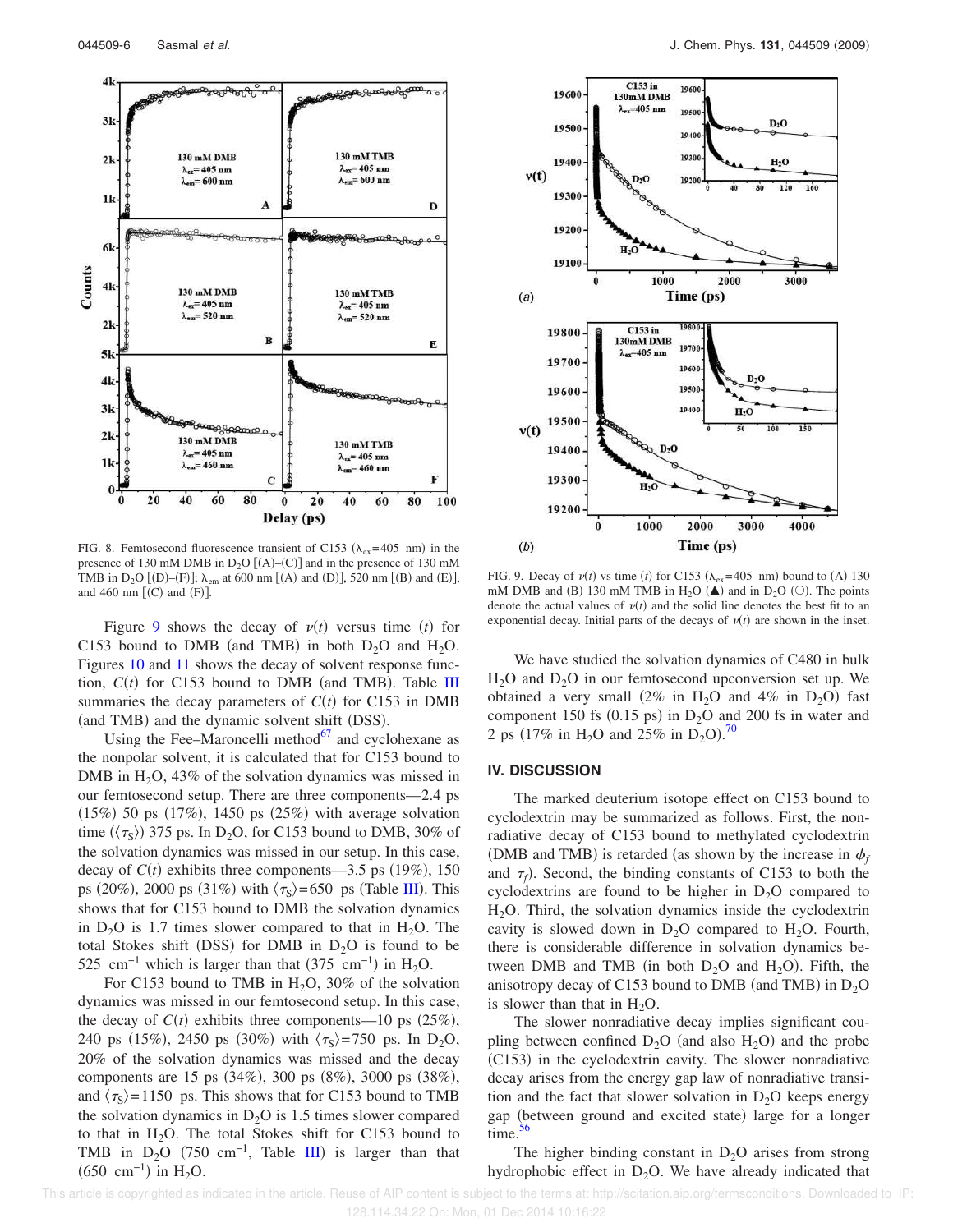

FIG. 10. Complete decay of solvent response function,  $C(t)$  of C153 ( $\lambda_{\text{ex}}$ ) =405 nm) bound to (A) 130 mM DMB and (B) 130 mM TMB in H<sub>2</sub>O ( $\blacktriangle$ ) and in  $D_2O$  (O). The points denote the actual values of  $C(t)$  and the solid line denotes the best fit to an exponential decay. Initial parts of the decays of  $C(t)$  are shown in the inset.

 $D_2O$  is more structured than  $H_2O$ . The hydrophobic effect arises mainly from the differences in water-water and waterorganic hydrogen bonds. Since  $D_2O-D_2O$  hydrogen bonded structure is more stable (relative to  $H_2O$ ), the hydrophobic aggregation (binding of C153 to DMB and TMB) is more favored in  $D_2O$ .

Shikata *et al.*<sup>71</sup> studied dielectric relaxation of an aqueous solution of DMB and TMB. They detected three dielectric relaxation times  $(\tau_D)$ —8, 20, and 2000 ps.<sup>71</sup> The fastest



FIG. 11. Complete decay of solvent response function,  $C(t)$  of C153 ( $\lambda_{\text{ex}}$ )  $=$  405 nm) bound to 130 mM DMB ( $\blacksquare$ ) and 130 mM TMB ( $\bigcirc$ ) in D<sub>2</sub>O. The points denote the actual values of  $C(t)$  and the solid line denotes the best fit to an exponential decay.

component (8 ps) corresponds to bulk water.<sup>54</sup> The second  $(\sim 20 \text{ ps})$  component is attributed to the exchange of bound and free water as envisaged by Nandi and Bagchi. $^{72}$  The slowest nanosecond component (2000–2400 ps) is ascribed to overall tumbling (rotation) of the methylated cyclodextrin. $^{71}$  These authors, however, did not study any deuterium isotope effect on dielectric relaxation of aqueous DMB and TMB. Note, dielectric relaxation of bulk  $D_2O$  is 25% slower than that of  $H_2O^{34}$ .

According to the dielectric continuum model, the solvation time  $(\tau_s)$  corresponds to the longitudinal relaxation time,  $(\epsilon_{\infty}/\epsilon_0)\tau_D$  and is smaller than the dielectric relaxation  $(\tau_D)$ time by a factor  $(\epsilon_{\infty}/\epsilon_0)$ .<sup>73</sup> The emission maximum (522–525) nm) of C153 in methylated cyclodextrin is slightly blueshifted to that  $(531 \text{ nm})$  (Ref.  $68$ ) in ethanol. Thus the static polarity  $(\varepsilon_0)$  is slightly less than that (25) in ethanol. If one assumes  $\varepsilon_{\infty}$  same as that  $(\sim 4.5)$  (Ref. 73) in water, the solvation time in DMB and TMB is estimated to be about five times less than the dielectric relaxation time. Thus, the longest component of solvation in methyl cyclodextrin would be around  $2000/4.5 \approx 500$  ps. This is much shorter than the 2000 ps component in DMB (3000 ps in TMB) observed in our work.

We propose the following model to explain the longest component (Table III) of solvation dynamics (2000 ps, 1450 ps for DMB and 3000 ps, 2450 ps for TMB). On excitation, the dipole moment of the probe  $(C153)$  increases and hence, it may move out of the hydrophobic cavity to the more polar environment outside. Such a self-motion (i.e., translation) of the probe from a less polar region to a more polar region has been predicted in computer simulation<sup>74</sup> and leads to spectral narrowing as is observed in the case of motion of a dye molecule (DCM) from interface to core of the water pool in a microemulsion.<sup>75</sup> Thus, we ascribe the longest component to self-diffusion of C153 out of the cyclodextrin cavity. The translational diffusion coefficient of C153 in an organized assembly may be obtained from analyzing the anisotropy data using wobbling-in-cone model.<sup>76–82</sup> This model involves translation of a dye along the surface of the micelle. We have previously determined  $D_t$  of C153 in a neutral micelle  $({\sim}1.75\times10^{-9}~\mathrm{m}^2\mathrm{~s}^{-1})$ .<sup>76</sup> This corresponds to a distance  $(\sqrt{2D_t t})$  2 nm in 1450 ps and 3 nm in 3000 ps. Note, the 2–3 nm diffusion length is of the order of the length of a 1:2 (C153:CD) complex. Hence, the long component may arise from motion of the probe  $(C153)$  out of such a 1:2 complex (which contains major portion of the bound C153 molecules). Note, the ultraslow component increases from 1450 to 2000 ps for DMB and from 2450 to 3000 ps in TMB. This may be ascribed to the slower translational diffusion in  $D<sub>2</sub>O$  and is correlated with the slower rotational diffusion in  $D_2O$  (as revealed in anisotropy decay).

The most important observation is the slowing down of solvation dynamics in the cyclodextrin cavity in  $D_2O$  compared to  $H_2O$ . For C153 bound to DMB, the average solvation time in  $D_2O$  is 1.7 times slower than that in water. For TMB, the slowing down is 1.5 times. The slowing down of the ultrafast component of solvation dynamics may be due to lowering of librational frequency as proposed $55,56$  in the case of bulk  $H_2O$ . The longest component of solvation arises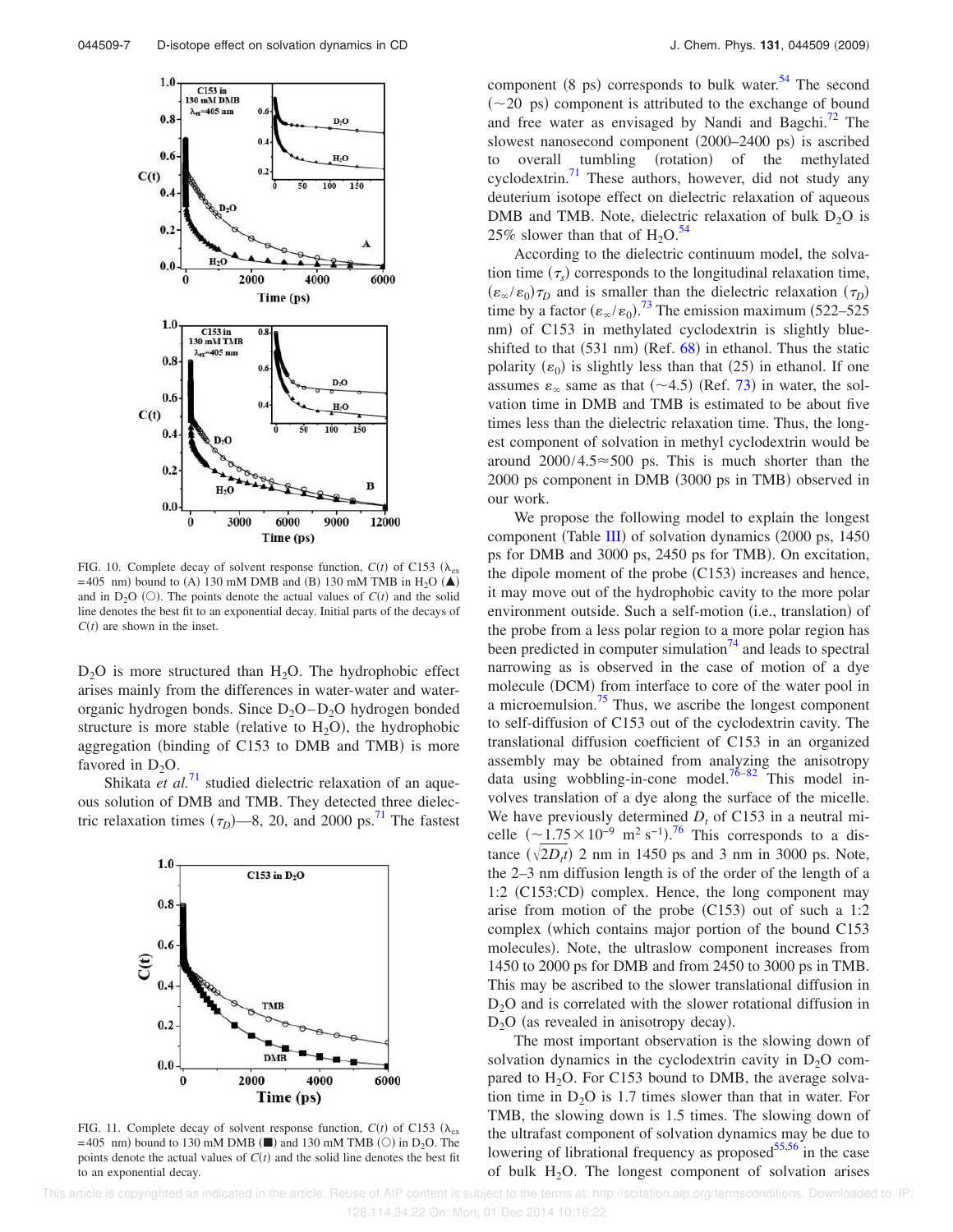TABLE III. Decay parameters of  $C(t)$  of C153 in 130 mM DMB and TMB in D<sub>2</sub>O and H<sub>2</sub>O at  $\lambda_{ex}$  $=405$  nm.

|            |                  |                                                               | Decay parameter of $C(t)$                                   |      |  |
|------------|------------------|---------------------------------------------------------------|-------------------------------------------------------------|------|--|
| System     |                  | $\Delta \nu_{\rm obs}$ <sup>a</sup> $[\nu(0)]$<br>$(cm^{-1})$ | $\tau_i^{\mathrm{b}}(a_i)$<br>(p <sub>S</sub> )             |      |  |
| $C153-DMB$ | D <sub>2</sub> O | 525 (19 560)                                                  | $\langle 0.3 (30\%)$ , 3.5 (19%), 150 (20%), 2000 (31%)     | 650  |  |
|            | H <sub>2</sub> O | 375 (19 450)                                                  | $\leq$ 0.3 (43%), $\degree$ 2.4 (15%), 50 (17%), 1450 (25%) | 375  |  |
| C153-TMB   | D <sub>2</sub> O | 750 (19 810)                                                  | $\langle 0.3 (20\%)$ , 15 (34%), 300 (8%), 3000 (38%)       | 1150 |  |
|            | H <sub>2</sub> O | 650 (19 740)                                                  | $\leq$ 0.3 (30%), 10 (25%), 240 (15%), 2450 (30%)           | 750  |  |

 $\frac{a_0}{\Delta \nu_{\rm obs}} = [\nu(0) - \nu(\infty)], \pm 100 \text{ cm}^{-1}.$ 

 $b_{\pm 10\%}$ .

<sup>c</sup>Calculated using Fee-Maroncelli method (Ref. 67).

mainly from the increase in the excited state lifetime of the probe. The longest component of solvation dynamics inside the cyclodextrin cavity is on the order of excited state lifetime of the probe (C153). The longer excited state lifetime of C153 in  $D<sub>2</sub>O$  causes an increase in the contribution of the ultraslow component of solvation. The increased contribution of the ultraslow component makes overall solvation slower in  $D_2O$ .

Solvation dynamics in TMB is found to be slower than that in DMB. This may be understood as follows. The emission maximum of  $C153$  in DMB (525 nm) is blueshifted to that (522 nm) in TMB. This suggests that the probe resides in a more exposed (to bulk water or the clathratelike network) region in DMB and in TMB, it remains in a more buried location. The binding constant of C153 to TMB is, respectively, six times (for 1:1) and ten times  $(1:2)$  larger than those in DMB. This also suggests that the probe (C153) binds more strongly and presumably to a more hydrophobic location in TMB compared to DMB. Obviously solvation dynamics will be faster in a more exposed region, i.e., in DMB.

The slower anisotropy decay for C153 bound to the cyclodextrin is less surprising and may be due to higher viscosity of  $D_2O$ .

#### **V. CONCLUSION**

This work demonstrates that C153 bound to two cyclodextrin, exhibits marked deuterium isotope effect. This is manifested in slower nonradiative decay (longer excited state lifetime and higher  $\phi_f$ ) and slower solvation dynamics. The deuterium isotope effect suggests strong coupling between the probe C153 and water  $(H_2O \text{ and } D_2O)$  inside the cyclodextrin cavity. The deuterium isotope effect confirms that confined water is mainly responsible for slow solvation dynamics in the DMB and TMB cavity. The slowest component of solvation may arise from translational diffusion of the probe out of the cyclodextrin cavity. The rotational and translational diffusion are slower in  $D_2O$ .

#### **ACKNOWLEDGMENTS**

Thanks are due to the Department of Science and Technology, India (Project No. IR/I1/CF-01/2002 and J. C. Bose Fellowship) for generous research support. D.K.S., S.D., and D.K.D. thank Council for Scientific and Industrial Research (CSIR) for awarding fellowships.

- <sup>1</sup>B. Bagchi, Chem. Rev. (Washington, D.C.) 105, 3197 (2005).
- <sup>2</sup> S. K. Pal and A. H. Zewail, Chem. Rev. (Washington, D.C.) 104, 2099  $(2004).$
- <sup>3</sup>K. Bhattacharyya, Chem. Commun. (Cambridge) 2848 (2008).
- <sup>4</sup> B. Baruah, J. M. Roden, M. Sedgwick, N. M. Correa, C. D. Crans, and N.
- E. Levinger, J. Am. Chem. Soc. 128, 12758 (2006).
- <sup>5</sup>R. E. Riter, D. M. Willard, and N. E. Levinger, J. Phys. Chem. B **102**, 2705 (1998).
- <sup>6</sup>R. E. Riter, E. P. Undiks, and N. E. Levinger, J. Am. Chem. Soc. **120**, 6062 (1998).
- <sup>7</sup> N. M. Correa and N. E. Levinger, J. Phys. Chem. B  $110$ , 13050 (2006).
- ${}^{8}$ D. Pant and N. E. Levinger, Langmuir 16, 10123 (2000).
- <sup>9</sup> N. E. Levinger, Curr. Opin. Colloid Interface Sci. 5, 118 (2000).
- <sup>10</sup>L. Frauchiger, H. Shirota, K. E. Uhrich, and E. W. Castner, Jr., J. Phys. Chem. B 103, 7846 (2002).
- <sup>11</sup> H. Shirota and E. W. Castner, Jr., J. Am. Chem. Soc. 123, 12877 (2001).
- <sup>12</sup> H. Shirota and K. Horie, J. Phys. Chem. B **103**, 1437 (1999).
- <sup>13</sup>W. Qiu, L. Zhang, O. Okobiah, Y. Yang, L. Wang, D. Zhong, and A. H. Zewail, J. Phys. Chem. B 110, 10540 (2006).
- <sup>14</sup> J. Kim, W. Lu, W. Qiu, L. Wang, M. Caffrey, and D. Zhong, J. Phys. Chem. B 110, 21994 (2006).
- <sup>15</sup>P. Mukherjee, J. A. Crank, M. Halder, D. W. Armstrong, and J. W. Petrich, J. Phys. Chem. A 110, 10725 (2006).
- <sup>16</sup>M. Halder, K. Das, P. K. Chowdhury, S. Kundu, M. S. Hargrove, and J. W. Petrich, J. Phys. Chem. B 107, 9933 (2003).
- <sup>17</sup>P. Hazra, D. Chakrabarty, and N. Sarkar, Chem. Phys. Lett. **371**, 553  $(2003).$
- <sup>18</sup> P. Hazra, D. Chakrabarty, and N. Sarkar, Langmuir 18, 7872 (2002).
- <sup>19</sup> P. Hazra and N. Sarkar, Chem. Phys. Lett. **342**, 303 (2001).
- <sup>20</sup> D. Banerjee and S. K. Pal, Chem. Phys. Lett. **451**, 237 (2008).
- $^{21}$  R. K. Mitra, S. S. Sinha, and S. K. Pal, Langmuir 24, 49 (2002).
- <sup>22</sup>R. K. Mitra, S. S. Sinha, and S. K. Pal, J. Phys. Chem. B **111**, 7577  $(2007).$
- <sup>23</sup>M. Kumbhakar, T. Goel, T. Mukherjee, and H. Pal, J. Phys. Chem. B 109, 18528 (2005).
- <sup>24</sup> S. Bandyopadhyay, S. Chakraborty, S. Balasubramanian, and B. Bagchi, J. Am. Chem. Soc. 127, 4071 (2005).
- <sup>25</sup>S. Bandyopadhyay, S. Chakraborty, and B. Bagchi, J. Am. Chem. Soc. 127, 16660 (2005).
- <sup>26</sup>S. K. Sinha, S. Chakraborty, and S. Bandyopadhyay, J. Phys. Chem. B 112, 8203 (2008).
- <sup>27</sup>D. Andreatta, S. Sen, J. L. P. Lustres, S. A. Kovalenko, N. P. Ernsting, C. J. Murphy, R. S. Coleman, and M. A. Berg, J. Am. Chem. Soc. **128**, 6885  $(2006).$
- $^{28}$  S. Vajda, R. Jimenez, S. J. Rosenthal, V. Fidler, G. R. Fleming, and E. W. Castner, Jr., J. Chem. Soc., Faraday Trans. 91, 867 (1995).
- <sup>29</sup>P. Sen, D. Roy, S. K. Mondal, K. Sahu, S. Ghosh, and K. Bhattacharyya, J. Phys. Chem. A 109, 9716 (2005).
- <sup>30</sup> N. Nandi and B. Bagchi, J. Phys. Chem. B 101, 10954 (1997).
- <sup>31</sup> N. Nandi and B. Bagchi, J. Phys. Chem. **100**, 13914 (1996).
- $32$  S. Senapati and A. Chandra, J. Phys. Chem. B  $105$ , 5106 (2001).
- <sup>33</sup> T. S. Gulmen and W. H. Thompson, Langmuir 22, 10919 (2006).
- <sup>34</sup> J. A. Gomez and W. H. Thompson, J. Phys. Chem. B **108**, 20144 (2004).
- <sup>35</sup> J. Faeder and B. M. Ladanyi, J. Phys. Chem. B 109, 6732 (2005). <sup>36</sup> M. R. Harpham, B. M. Ladanyi, and N. E. Levinger, J. Phys. Chem. B 109, 16891 (2005).
- <sup>37</sup>S. Pal, B. Bagchi, and S. Balasubramanian, J. Phys. Chem. B **109**, 12879